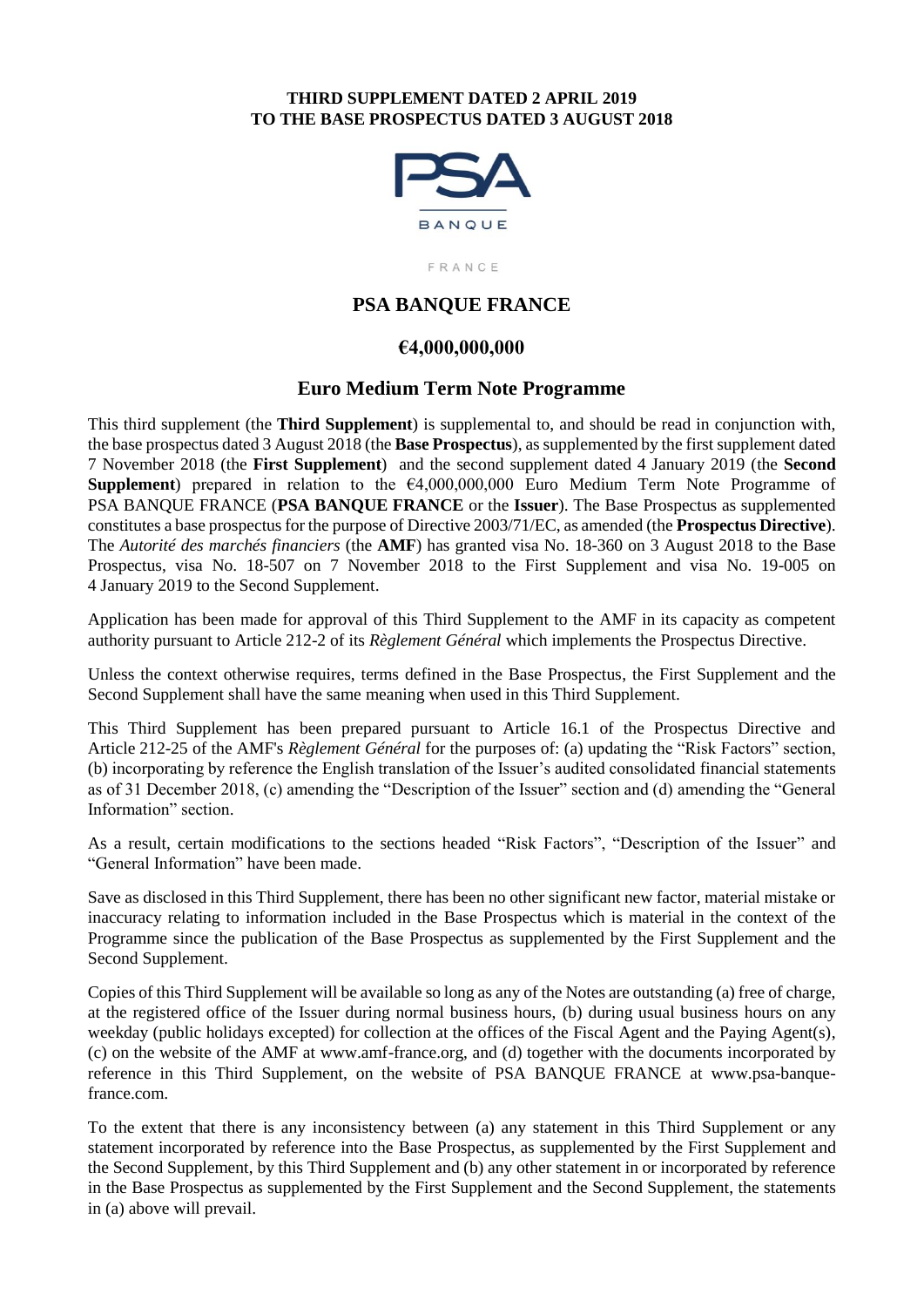# **TABLE OF CONTENTS**

# Page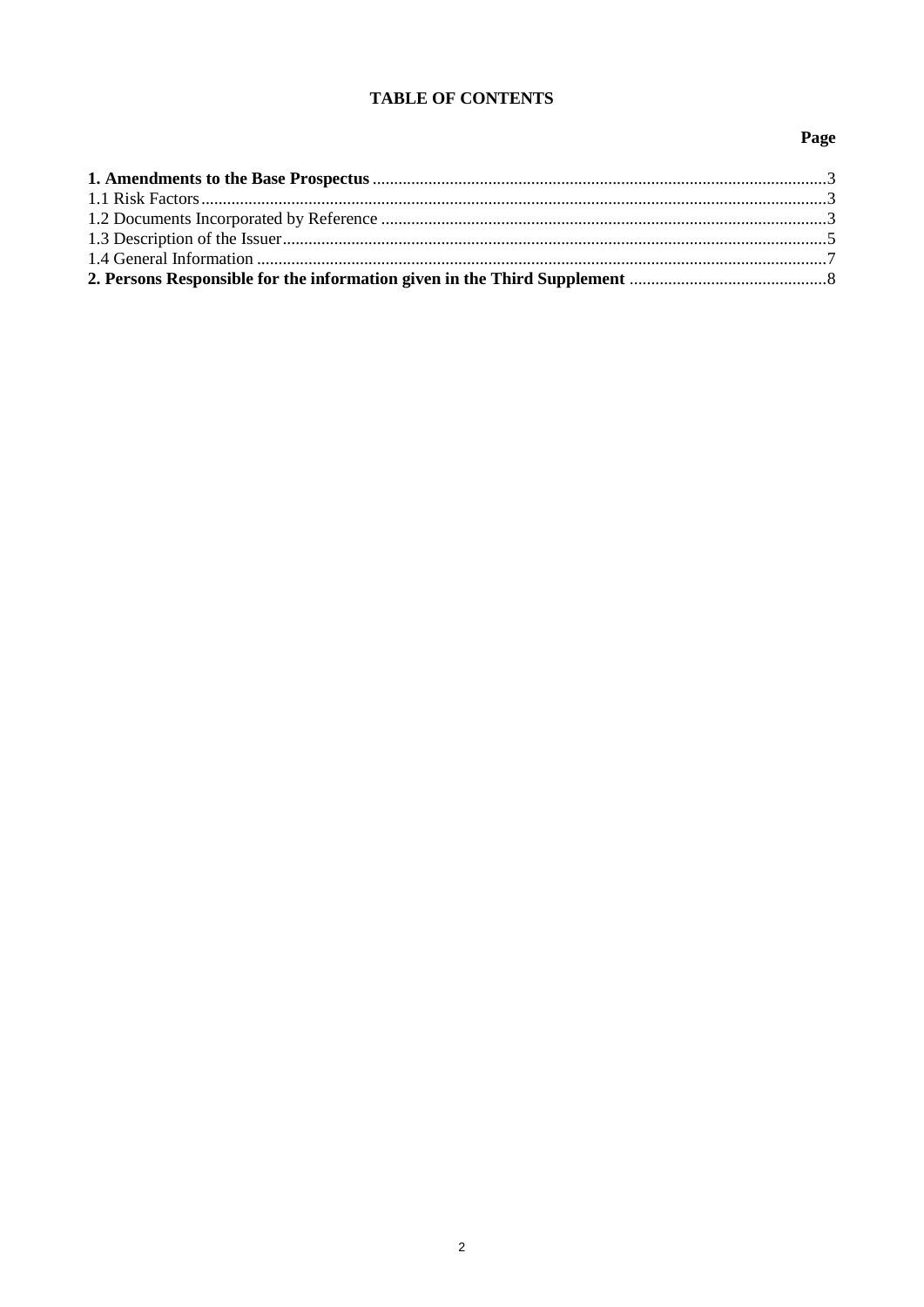# **1. AMENDMENTS TO THE BASE PROSPECTUS**

## **1.1. RISK FACTORS**

The first paragraph of the sub-section "FACTORS THAT MAY AFFECT THE ISSUER'S ABILITY TO FULFIL ITS OBLIGATIONS UNDER NOTES ISSUED UNDER THE PROGRAMME" of the section "RISK FACTORS" appearing on page 6 of the Base Prospectus is amended by replacing the reference to "pages 23 to 34 of the 2017 Annual Report" with "pages 24 to 35 of the 2018 Annual Report".

# **1.2. DOCUMENTS INCORPORATED BY REFERENCE**

PSA BANQUE FRANCE has published an English translation of its annual report which contains the audited consolidated financial statements of the Issuer as at 31 December 2018.

The section "DOCUMENTS INCORPORATED BY REFERENCE" appearing on pages 30 to 32 of the Base Prospectus is hereby deleted in its entirety and replaced with the following:

"The following information shall be incorporated by reference in, and form part of, this Base Prospectus:

- $(a)$ the sections referred to in the table below included in the English translation of the 2018 *Rapport Annuel* of PSA BANQUE FRANCE (the **2018 Annual Report**), which has previously been published and was filed with the AMF on 1<sup>st</sup> April 2019;
- $(b)$ the sections referred to in the table below included in the English translation of the 2017 *Rapport Annuel* of PSA BANQUE FRANCE (the **2017 Annual Report**), which has previously been published and was filed with the AMF on 2 April 2018;
- $(c)$ the terms and conditions of the Notes on pages 42 to 64 of the Base Prospectus dated 10 July 2017; and
- $(d)$ the terms and conditions of the Notes on pages 37 to 60 of the Base Prospectus dated 29 June 2016.

PSA BANQUE FRANCE will, in the event of any significant new factor, material mistake or inaccuracy relating to information included in this Base Prospectus which is capable of affecting the assessment of any Notes, prepare a supplement to this Base Prospectus or publish a new Base Prospectus for use in connection with any subsequent issue of Notes.

Following the publication of this Base Prospectus a supplement may be prepared by PSA BANQUE FRANCE and approved by the AMF in accordance with Article 16 of the Prospectus Directive and article 212-25 of the *Règlement Général* of the AMF. Statements contained in any such supplement (or contained in any document incorporated by reference therein) shall, to the extent applicable, be deemed to modify or supersede statements contained in this Base Prospectus or in a document which is incorporated by reference in this Base Prospectus. Any statement so modified or superseded shall not, except as so modified or superseded, constitute a part of this Base Prospectus.

Copies of documents incorporated by reference in the Base Prospectus can be obtained from the registered office of PSA BANQUE FRANCE and from the specified offices of the Paying Agent for the time being at 11, avenue Emile Reuter, 2420 Luxembourg, Luxembourg. They will also be published on PSA BANQUE FRANCE's website at: www.psa-banque-france.com and on the *Direction de l'information légale et administrative's* website at (www.info-financiere.fr) for financial information only. The Base Prospectus (together with any Final Terms relating to Notes admitted to trading on a Regulated Market) has been published on the AMF's website at www.amf-france.org.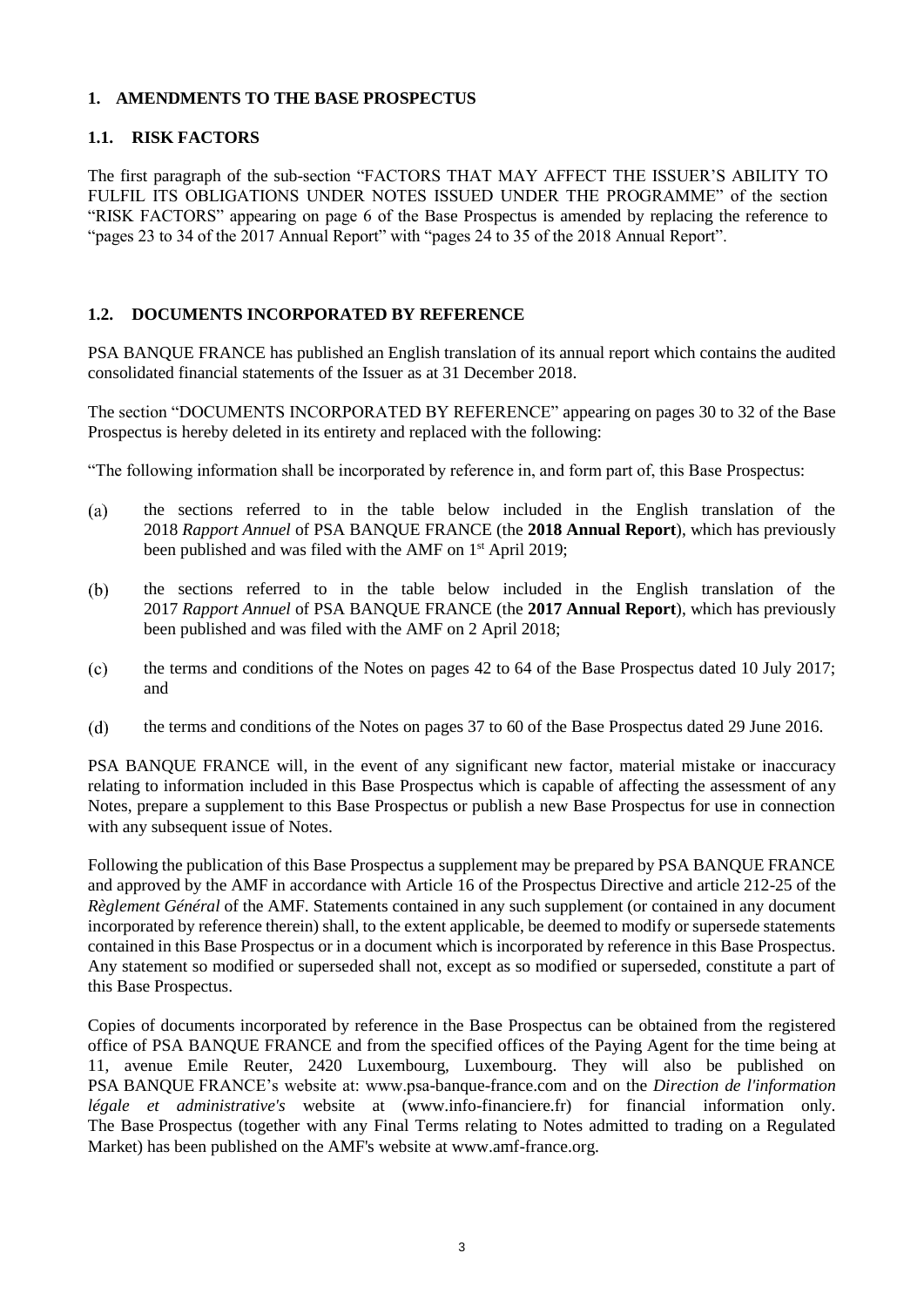The cross-reference tables below set out the relevant page references for the information incorporated herein by reference:

| ANNEX XI of Commission Regulation EC No. 809/2004 of 29 April 2004 |                                                                                                                                                                                                                                                                                                          | 2018 Annual<br><b>Report</b>                                                                | 2017 Annual<br><b>Report</b>                                                                |  |  |
|--------------------------------------------------------------------|----------------------------------------------------------------------------------------------------------------------------------------------------------------------------------------------------------------------------------------------------------------------------------------------------------|---------------------------------------------------------------------------------------------|---------------------------------------------------------------------------------------------|--|--|
| 3.                                                                 | <b>RISK FACTORS</b>                                                                                                                                                                                                                                                                                      |                                                                                             |                                                                                             |  |  |
| 3.1                                                                | Prominent disclosure of risk factors that may affect the issuer's ability<br>to fulfil its obligations under the securities to investors in a section<br>headed "Risk Factors".                                                                                                                          | pages 24-35                                                                                 | pages 23-34                                                                                 |  |  |
| 4.                                                                 | <b>INFORMATION ABOUT THE ISSUER</b>                                                                                                                                                                                                                                                                      |                                                                                             |                                                                                             |  |  |
| 4.1                                                                | <b>History and development of the Issuer:</b>                                                                                                                                                                                                                                                            |                                                                                             |                                                                                             |  |  |
| 4.1.4                                                              | the domicile and legal form of the issuer, the legislation under which<br>the issuer operates, its country of incorporation, and the address and<br>telephone number of its registered office (or principal place of<br>business if different from its registered office).                               | page 38                                                                                     | page 37                                                                                     |  |  |
| 4.1.5                                                              | any recent events particular to the issuer and which are to a material<br>extent relevant to the evaluation of the issuer's solvency.                                                                                                                                                                    | N/A                                                                                         | N/A                                                                                         |  |  |
| 5.                                                                 | <b>BUSINESS OVERVIEW</b>                                                                                                                                                                                                                                                                                 |                                                                                             |                                                                                             |  |  |
| 5.1.                                                               | <b>Principal Activities</b>                                                                                                                                                                                                                                                                              |                                                                                             |                                                                                             |  |  |
| 5.1.1                                                              | A brief description of the issuer's principal activities stating the main<br>categories of products sold and/or services performed;                                                                                                                                                                      | pages 5-23                                                                                  | pages 5-22                                                                                  |  |  |
| 5.1.3                                                              | Principal Markets                                                                                                                                                                                                                                                                                        |                                                                                             |                                                                                             |  |  |
|                                                                    | A brief description of the principal markets in which the issuer<br>competes.                                                                                                                                                                                                                            | pages 8-12                                                                                  | pages 8-11                                                                                  |  |  |
| 6.                                                                 | ORGANISATIONAL STRUCTURE                                                                                                                                                                                                                                                                                 |                                                                                             |                                                                                             |  |  |
| 6.1                                                                | If the issuer is part of a group, a brief description of the group and of<br>the issuer's position within it.                                                                                                                                                                                            | page 6                                                                                      | page 6                                                                                      |  |  |
| 6.2                                                                | If the issuer is dependent upon other entities within the group, this<br>must be clearly stated together with an explanation of this dependence.                                                                                                                                                         | pages 6-7                                                                                   | pages 6-7                                                                                   |  |  |
| 9.                                                                 | ADMINISTRATIVE, MANAGEMENT, AND SUPERVISORY BODIES                                                                                                                                                                                                                                                       |                                                                                             |                                                                                             |  |  |
| 9.1                                                                | Names, business addresses and functions in the issuer of the following<br>persons, and an indication of the principal activities performed by<br>them outside the issuer where these are significant with respect to that<br>issuer:<br>members of the administrative, management or supervisory bodies; | pages 38-42<br>(See section<br>"Description<br>of the Issuer"<br>of the Base<br>Prospectus) | pages 37-42<br>(See section<br>"Description<br>of the Issuer"<br>of the Base<br>Prospectus) |  |  |
| 9.2                                                                | Potential conflicts of interests between any duties to the issuing entity<br>of the persons referred to in item 9.1 and their private interests and or<br>other duties. In the event that there are no such conflicts, a statement<br>to that effect                                                     | pages 38-39                                                                                 | page 38                                                                                     |  |  |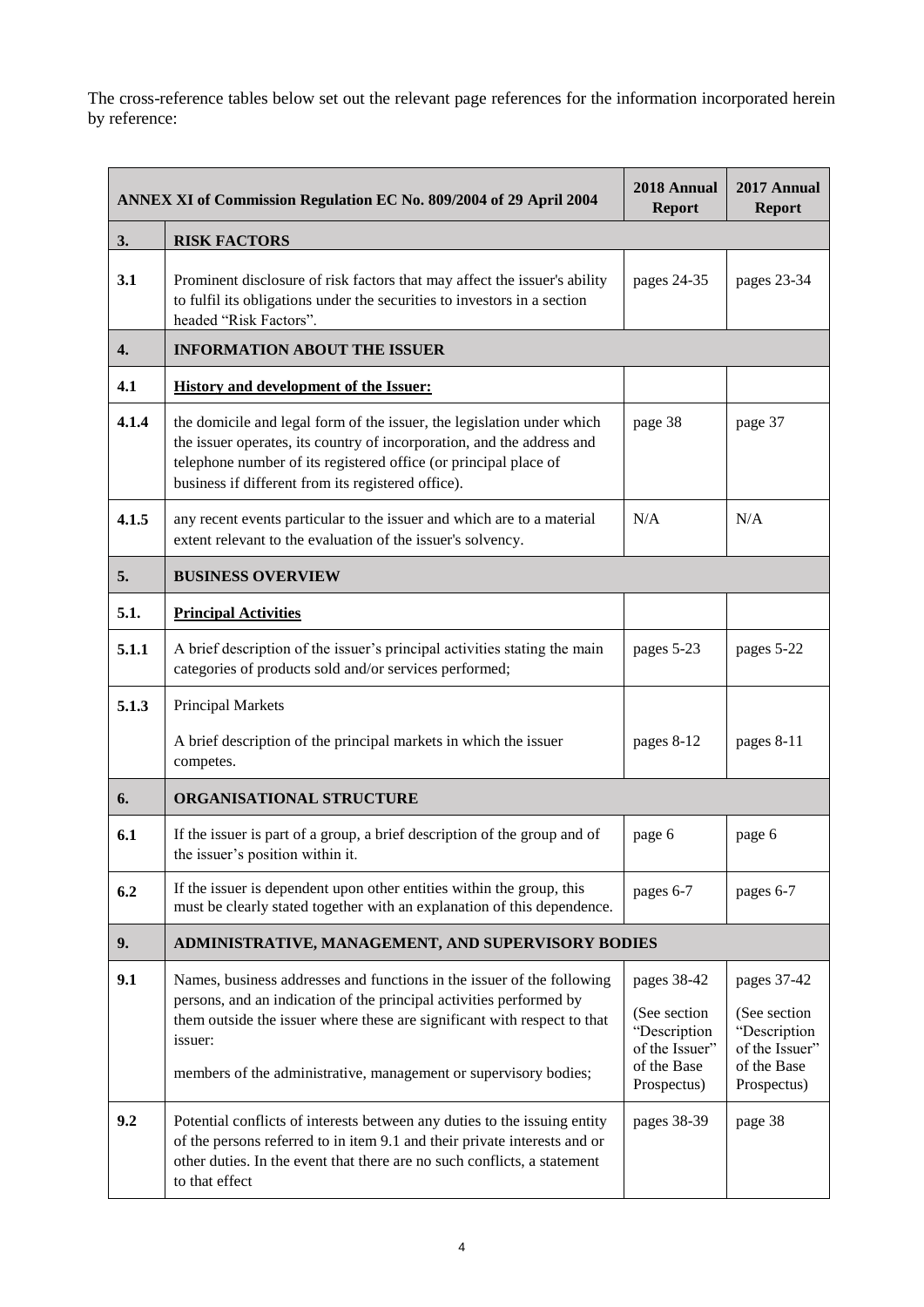| 11.    | FINANCIAL INFORMATION CONCERNING THE ISSUER'S ASSETS AND LIABILITIES,<br>FINANCIAL POSITION AND PROFITS AND LOSSES                                                                                                                                                                                                                                                                                                             |             |             |  |
|--------|--------------------------------------------------------------------------------------------------------------------------------------------------------------------------------------------------------------------------------------------------------------------------------------------------------------------------------------------------------------------------------------------------------------------------------|-------------|-------------|--|
| 11.1   | <b>Historical Financial Information</b>                                                                                                                                                                                                                                                                                                                                                                                        |             |             |  |
| 11.2   | <b>Consolidated Financial Statements</b>                                                                                                                                                                                                                                                                                                                                                                                       |             |             |  |
|        | (a) the balance sheet;                                                                                                                                                                                                                                                                                                                                                                                                         | page 48     | page 48     |  |
|        | (b) the income statement;                                                                                                                                                                                                                                                                                                                                                                                                      | page 49     | page 49     |  |
|        | (c) statement of changes in equity                                                                                                                                                                                                                                                                                                                                                                                             | page 50     | page 50     |  |
|        | (d) statement of cash flow                                                                                                                                                                                                                                                                                                                                                                                                     | page 51     | page 51     |  |
|        | (e) the accounting policies and explanatory notes.                                                                                                                                                                                                                                                                                                                                                                             | pages 52-95 | pages 52-90 |  |
|        | (f) audit report                                                                                                                                                                                                                                                                                                                                                                                                               | pages 96-99 | pages 91-94 |  |
| 11.3   | Auditing of historical annual financial information                                                                                                                                                                                                                                                                                                                                                                            |             |             |  |
| 11.3.1 | A statement that the historical financial information has been audited.<br>If audit reports on the historical financial information have been<br>refused by the statutory auditors or if they contain qualifications or<br>disclaimers, such refusal or such qualifications or disclaimers must be<br>reproduced in full and the reasons given.                                                                                | pages 96-99 | pages 91-94 |  |
| 11.6   | Information on any governmental, legal or arbitration proceedings<br>(including any such proceedings which are pending or threatened of<br>which the issuer is aware), during the period covering, at last the<br>previous 12 months which may have, or have had in the recent past,<br>significant effects on the issuer and/or group's financial position or<br>profitability, or provide an appropriate negative statement. | page 12     | page 12     |  |

If documents which are incorporated by reference themselves incorporate any information or other documents therein, either expressly or implicitly, such information or other documents will not form part of this Supplement for the purposes of the Prospectus Directive (Directive 2003/71/EC) except where such information or other documents are specifically incorporated by reference or attached to this Supplement."

# **1.3. DESCRIPTION OF THE ISSUER**

The section "DESCRIPTION OF THE ISSUER" appearing on pages 76 to 78 of the Base Prospectus is hereby amended as follows:

The first paragraph is hereby deleted in its entirety and replaced with the following:

"Prospective investors should note that further information regarding the Issuer is set out on pages 6 to 12 and 38 to 43 of the 2018 Annual Report which was filed with the AMF on 1<sup>st</sup> April 2019 and which is incorporated by reference in this Base Prospectus, as set out in the section "Documents Incorporated by Reference" of this Base Prospectus."

 The fifth paragraph in the "Business overview" sub-section is hereby deleted in its entirety and replaced with the following: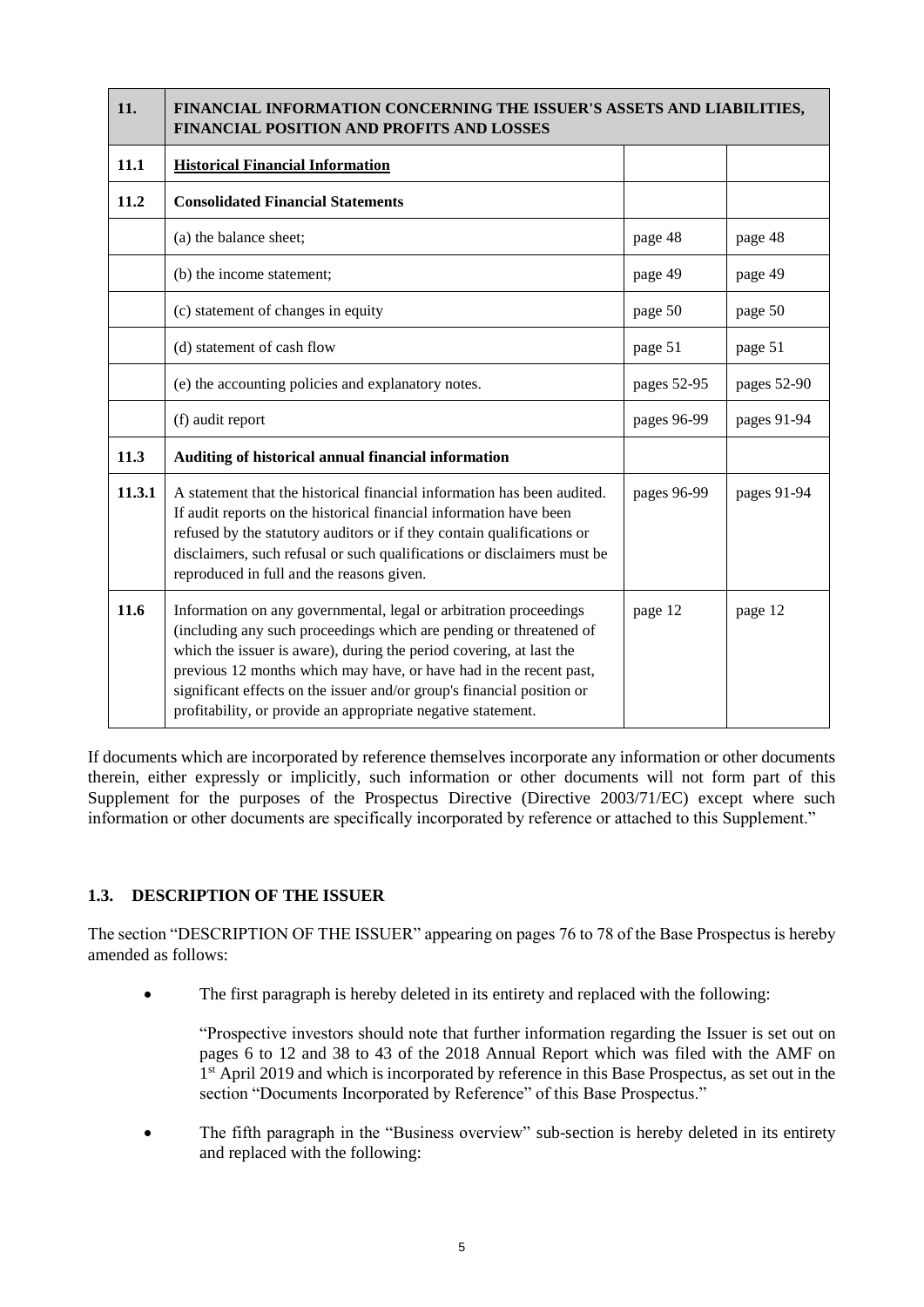"In France, the PSA BANQUE FRANCE Group offers financing, insurance products and other services, as well as savings for retail customers:

#### *Financing services*

- Financing for end users (69 per cent. of outstanding loans at 31 December 2018). Individuals and companies are offered a range of solutions including instalment loans for the purchase of new and used vehicles, as well as leasing solutions with or without a purchase option. Outstanding loans to end users stood at  $\epsilon$ 8,136 million at 31 December 2018.
- Financing for the dealer network (31 per cent. of outstanding loans at 31 December 2018). Financing solutions are available to the Peugeot, Citroën and DS dealer networks for financing their stock of new and used vehicles, spare parts, as well as other solutions for financing their working capital and their investments. Outstanding loans to corporate dealers stood at €3,677 million at 31 December 2018.

#### *Insurance products and services*

 An extensive range of services and insurance products intended for end users are offered by the PSA BANQUE FRANCE Group: insurance policies related to financing, such as death/invalidity insurance, unemployment insurance, or financial loss insurance which covers the total loss of the financed vehicle. There are insurance policies related to the vehicle, such as car insurance or extensions of guarantee for new and used vehicles: assistance services including mobility solutions and additional services related, for example, to the maintenance of vehicles and to the "connected vehicle" offer. PSA BANQUE FRANCE Group sold an average of 2.18 insurance or service contracts per client financed in 2018.

#### *Retail savings*

- The "PSA Banque" retail savings business consists of savings accounts and term deposits for retail customers. Outstanding retail savings activity stood at €2,251 million at 31 December 2018."
- The "indebtedness" sub-section is hereby deleted in its entirety and replaced with the following Indebtedness

"The indebtedness of the PSA BANQUE FRANCE Group stood at  $\epsilon$ 11,011 million at 31 December 2018 (€9,448 million at 31 December 2017) with diversified sources of funding (as illustrated by the charts below).



#### **SOURCES OF REFINANCING**

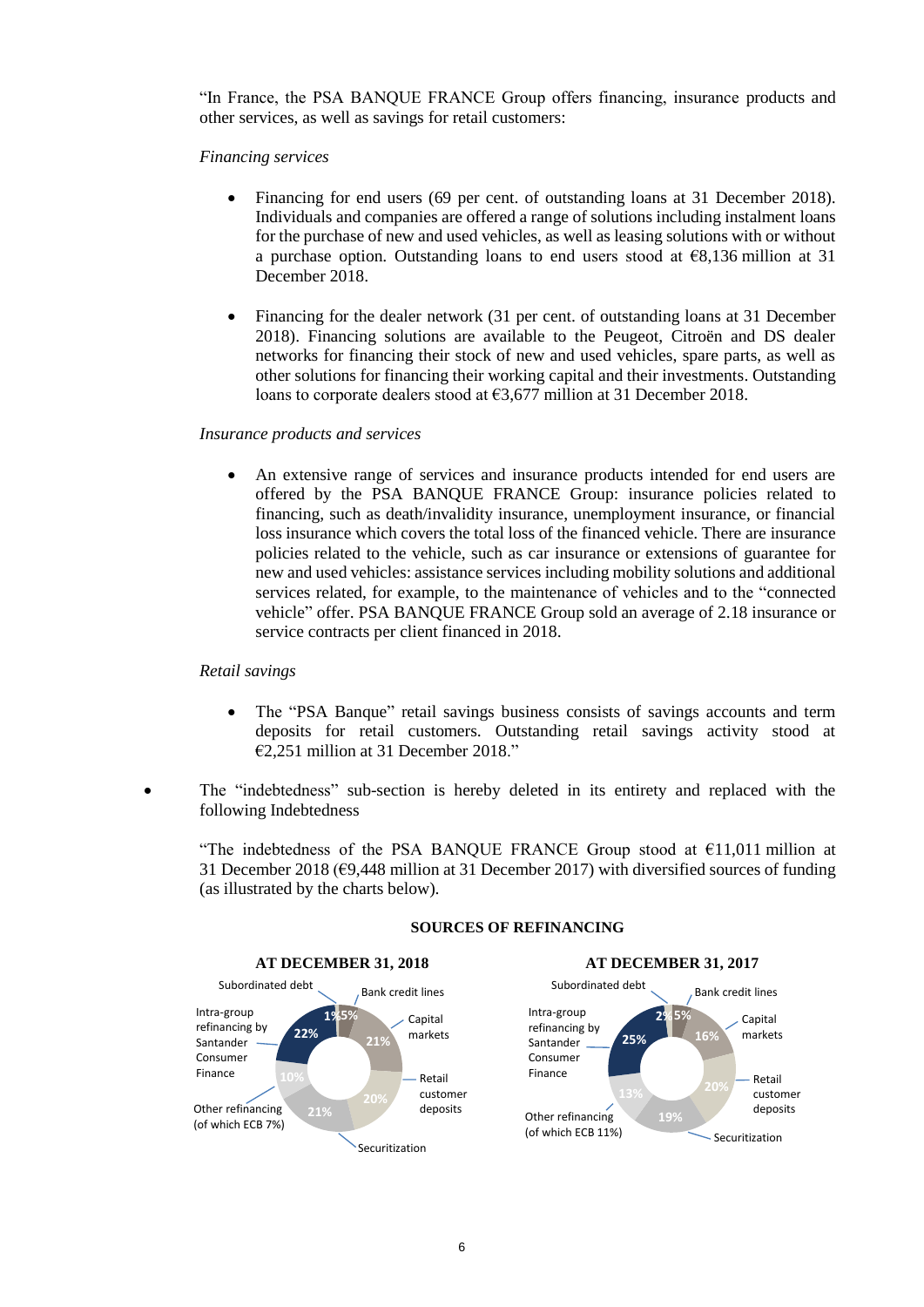The increase of new loans to customers and dealers is closely linked to the general economic situation in the car industry and the sales performance of the PSA BANQUE FRANCE Group. Given the PSA BANQUE FRANCE Group's activities, a variation of 10 per cent. of debt over a six-month period is not considered as unusual. Debt increases are and will be performed through:

- i. public debt issuances under this Programme, all of which will be publicly disclosed;
- ii. bank loans, asset backed securitisations, some of which are not publicly disclosed; and
- iii. customer savings and term deposit accounts following publicity or loyalty campaigns."
- The last paragraph is hereby deleted in its entirety and replaced with the following:

"For further information regarding the products and services offered by the PSA BANQUE FRANCE Group, see pages 8 to 11 of the 2018 Annual Report, which is incorporated by reference in this Base Prospectus. For the names and functions within the Issuer of the members of the Issuer's administrative, management or supervisory bodies, and an indication of the principal activities performed by them outside the Issuer where these are significant with respect to the Issuer, please see pages 38-41 of the 2018 Annual Report, which is incorporated by reference in this Base Prospectus. The business address of the members of the Issuer's administrative, management or supervisory bodies is at the registered office of the Issuer"

#### **1.4. GENERAL INFORMATION**

The "Documents Available" and "Significant or Material Change" paragraphs appearing on page 88 of the Base Prospectus shall be deemed deleted and replaced with the following paragraphs:

#### "**Documents Available**

For the period of 12 months following the date of this Base Prospectus, copies of the following documents will, when published, be available for inspection from the registered office of the Issuer and from the specified offices of the Paying Agent for the time being in France:

- $(a)$ the *statuts* of the Issuer;
- $(b)$ the consolidated audited financial statements of the Issuer in respect of the financial years ended 2018 and 2017 (with an English translation thereof) together with the audit reports prepared in connection therewith. The Issuer currently prepares audited consolidated accounts on an annual basis;
- the Agency Agreement, the Deed of Covenant and the forms of the Global Notes, the Notes in  $(c)$ definitive form, the Coupons and the Talons; and
- $(d)$ a copy of this Base Prospectus and any supplement hereto.

#### **Significant or Material Change**

There has been no significant change in the financial position of the Issuer and/or the Group since 31 December 2018 and there has been no material change in the prospects of the Issuer since 31 December 2018."